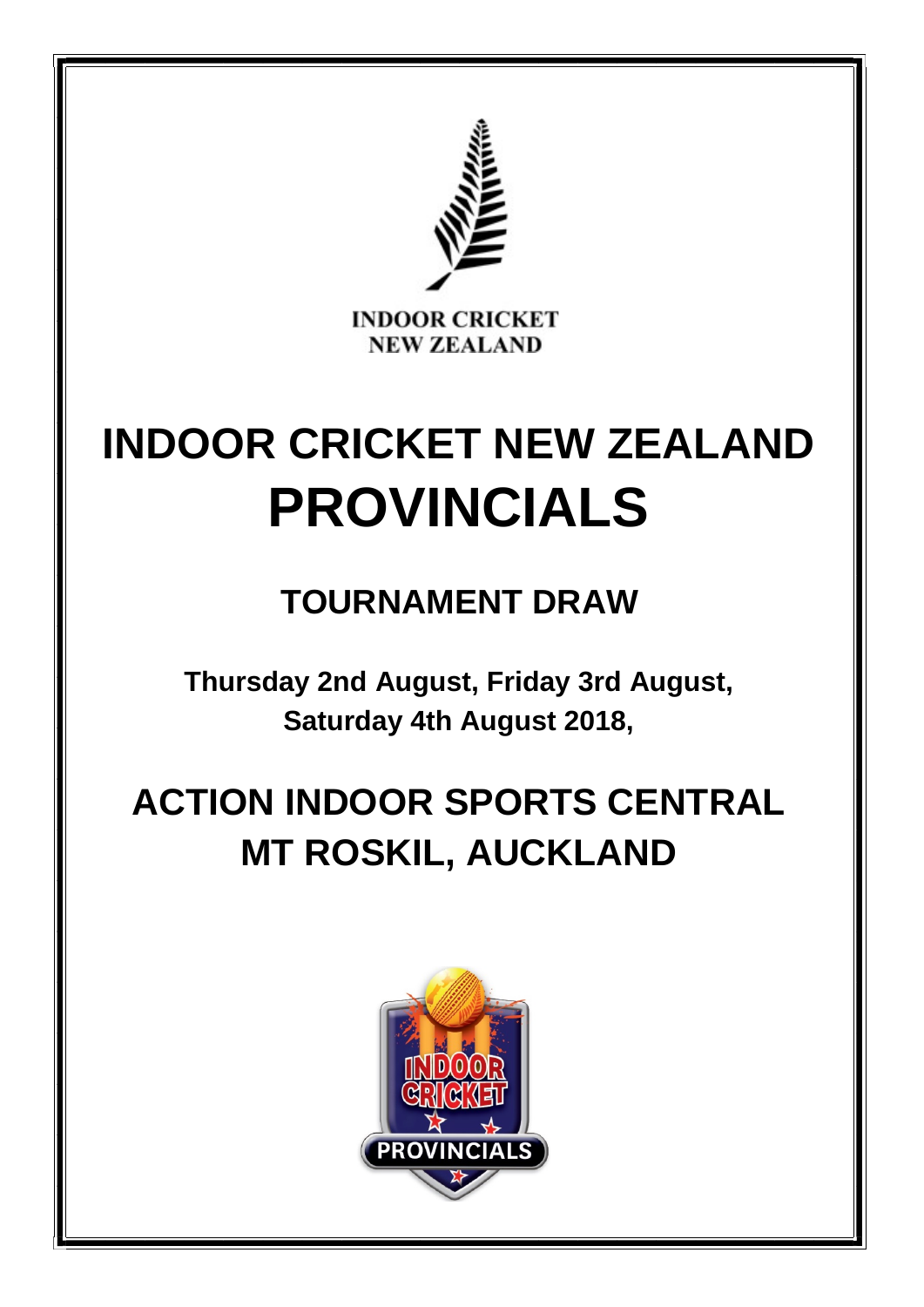## INDEX

**Page.03 Tournament Details Page.04 Player Registration Page.04 Match Rules Page.04 Game Format Page.04 Playing Equipment Page.04 Scheduled Start Times Page.05 Protest Committees Page.05 Code of Conduct Page.05 Licensed Premises Page.06 Scoring System Page.06 Ladder Position Page.06 Tied Finals Page.06 Awards/Announcements and Function Details Page.07 22 & Under Girls Draw Page.08 22 & Under Boys Draw Page.09 Premier Women's Draw Page.10 Premier Men's Draw Page.11 Rules**



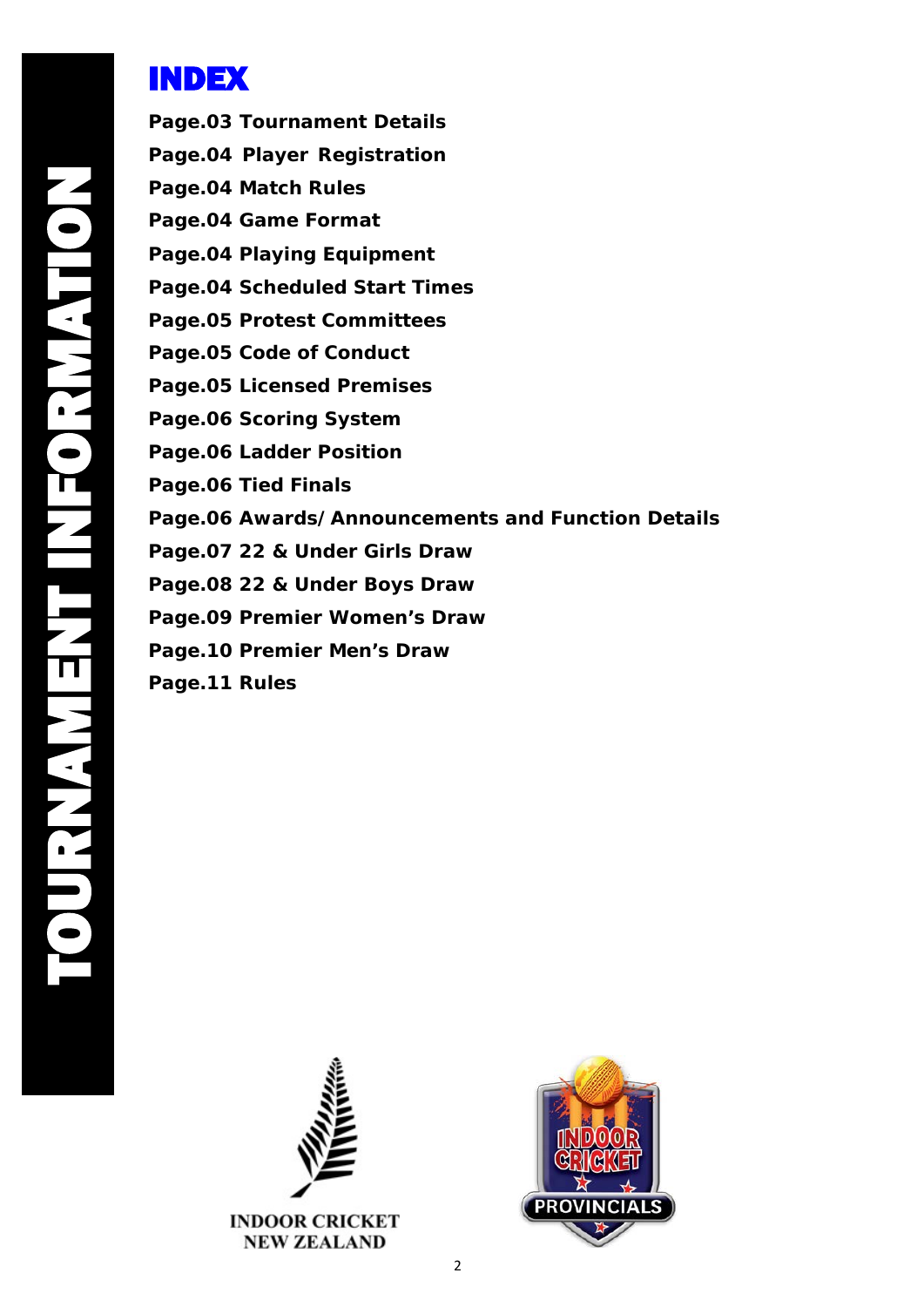## THE EVENT

**ICNZ Indoor Cricket Senior Provincials**

## TOURNAMENT DATES

**Thursday 2nd August, Friday 3rd August & Saturday 4th August 2018**

## SANCTIONING BODY

**Indoor Cricket New Zealand Inc.**

## GRADES COMPETING

**Premier Men's Premier Women's 22 & Under Boys 22 & Under Girls**

## HOST STADIUM

**Action Central 911 Dominion Road Mt Roskill, Auckland (T) 09-620-6113 [warwick@actionindoorsports.com](mailto:warwick@actionindoorsports.com)**

## TOURNAMENT MANAGEMENT

**Warwick Simmons 0274-772-022 Mark Cini 0274-30-30-75 (E) [cricket@indoorcricketnz.org.nz](mailto:cricket@indoorcricketnz.org.nz)**



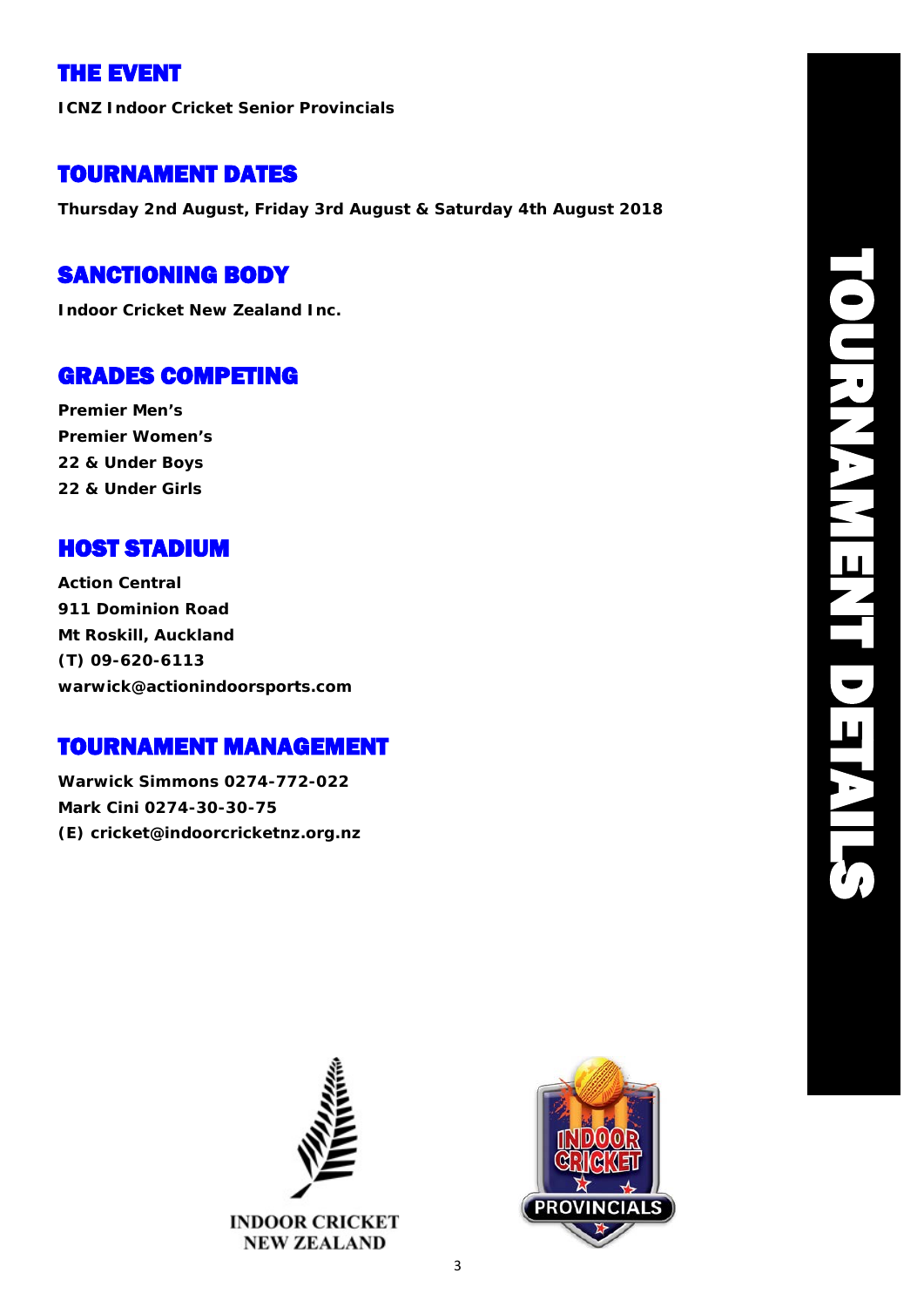## 1. PLAYER REGISTRATION

- 1) Premier Men are permitted to use and register a total of (12) players. Premier Women, 22 & Under Boys and 22 & Under Girls, are permitted to use and register a total of ten (10) players during the course of the tournament, and each team must register their players on the Official Team Registration Cards prior to the start of each tournament game.
- 2) Full team lists must be provided no later than Monday 23rd July to the host venue[:](mailto:cricket@indoorcricketnz.org.nz)

[cricket@indoorcricketnz.org.nz](mailto:cricket@indoorcricketnz.org.nz)

- 3) The names originally registered cannot be altered or extended in any form and only those players registered prior to the commencement of their team's first game will be eligible to play inthe tournament.
- 4) Each team may use a maximum of eight players per match, and these players must be registered on the Official Match Registration/Score Sheets prior to the toss for each game beingtaken.
- 5) All players competing in the 22&under grades must be under that age as at the 4th August 2018.

#### 2. MATCH RULES

1) All games will be played in accordance with the Official Rules of Indoor Cricket as determined by W.I.C.F (World Indoor Cricket Federation). Effective from April 2018. Rules included in this pack.

#### 3. GAME FORMAT

All Grades will play a double round robin followed by Grand Final.

- 1) All grades will be run on round robin format that will incorporate either full or sectional competition dependent on the number of entries received for each grade
- 2) Time clock operating 40min per innings, penalties willapply
- 3) Teams must have commenced 16th over to avoid penalty of minus 5 (penalty is applied to the captain).
- 4) 2 balls per game for all matches.
- 5) In the event of a ball failure within the first four overs, the ball will be replaced. In the event of a ball failure after four overs, the ball will be replaced with a ball used in one completed innings.
- 6) All matches will be played on a six balls per over basis.

#### 4. PLAYING EQUIPMENT

1) All teams must ensure that they provide all of their own personal playing equipment and practice balls as these will not be available at the venues hosting this event.

#### 5. SCHEDULED START TIMES

- 1) All teams must be present at the venue for their game at least fifteen (15) minutes prior to the scheduled start time for each of their games.
- 2) The toss to decide the order of innings will be taken ten minutes prior to the start of each game, and any team that does not have a representative present at this time will forfeit the right to toss and the order of innings will be at the discretion of the team who's representative is present. The toss can be conducted by any member of the tournament management team including umpires.
- 3) The team winning the toss must decide the order of innings instantly without further consultation with team members.
- 4) Unless decided otherwise by a Tournament Official, any team that is not ready to take the court within ten minutes after the scheduled start time for their game will lose such game by default.

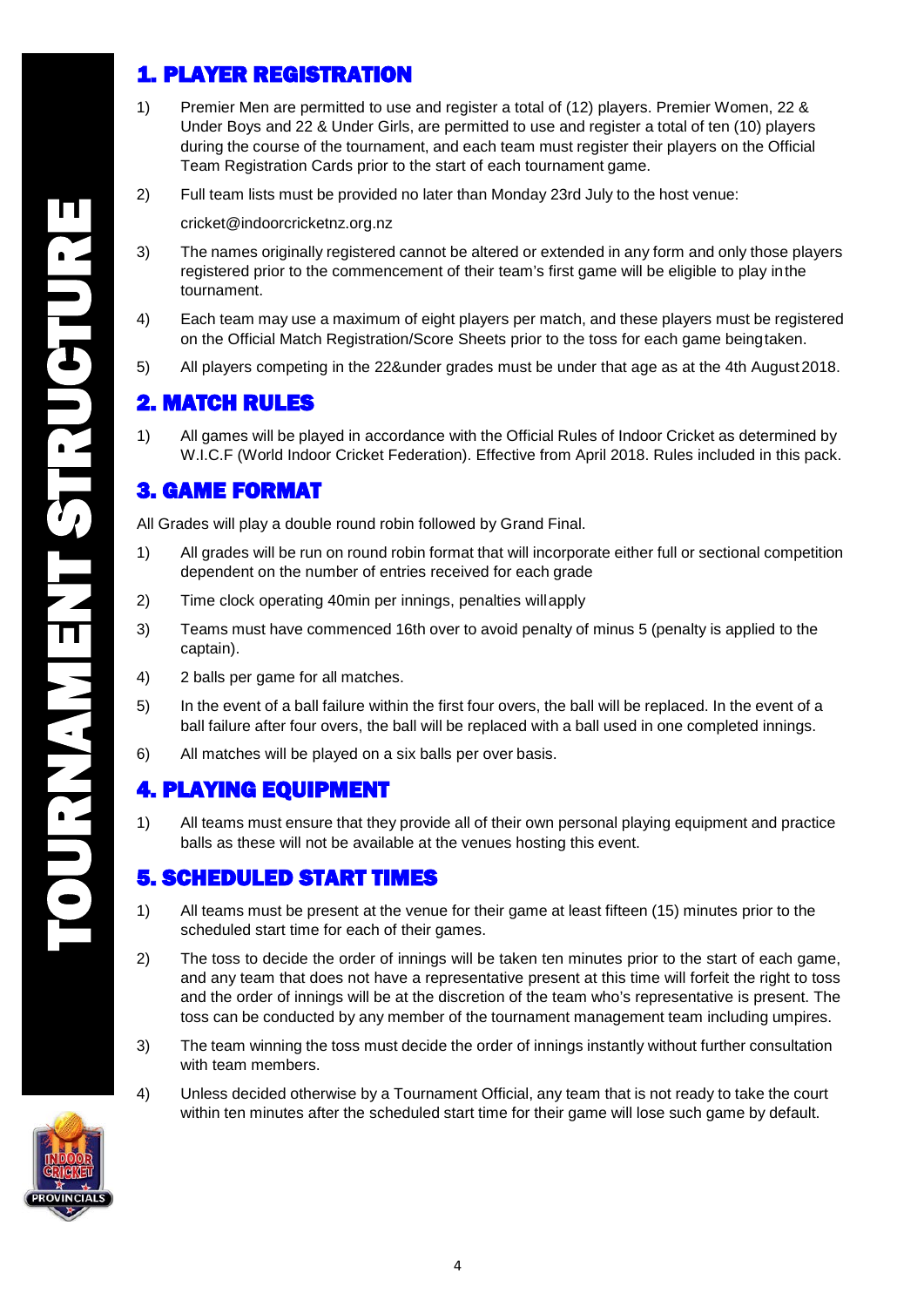### 6. PROTEST COMMITTEES

- 1) If required, the Tournament Management team will convene a Protest Committee to hear and adjudicate on any protest lodged during the tournament.
- 2) Any team may lodge a protest concerning any aspect of this tournament, but such protests must be made to the Tournament Manager by either a Team Captain or Team Manager.
- 3) All protests must be made in writing and must be accompanied by a \$100.00 Protest Fee that will only be refunded if the Protest Committee upholds the protest.
- 4) If any protest being lodged is in relation to a particular match played during the tournament, such protest must be made within sixty (60) minutes of that match finishing.
- 5) The Protest Committee will comprise of the Tournament Manager and any two other people deemed best suited by the Tournament Manager to be able to rule on such protest.
- 6) The decision of the Protest Committee will be deemed final and is not subject to appeal.

#### 7. CODE OF CONDUCT

- 1) Foul and abusive language or racial behaviour will not be tolerated at any stage of this tournament, and any Player, Team Official, Supporter or Spectator who acts in such a manner will be removed from both the venue and the tournament.
- 2) If any Player, Official or Supporter of a team is asked to leave the venue for any of the above reasons during a game being played by that team, and they fail to comply with such request, the team that they are associated with may be defaulted from the game.
- 3) All Player / Management will be required to sign a Code of Conduct form that covers not only the tournament facility but all related Hotels, Transport, Function Venue and general facility's that are visited during the Tournament

#### 8. LICENSED PREMISES

- 1) The venue being used to host this event is fully licensed and alcohol is not permitted to be carried on or off of these premises at any time, including the car park. Each venue reserves the right to inspect water bottles or any other such vessel that may contain alcohol at any stage of the event.
- 2) Any person or team found breaking this condition of entry will be asked to leave the venue and will be unable to take any further part in the tournament.



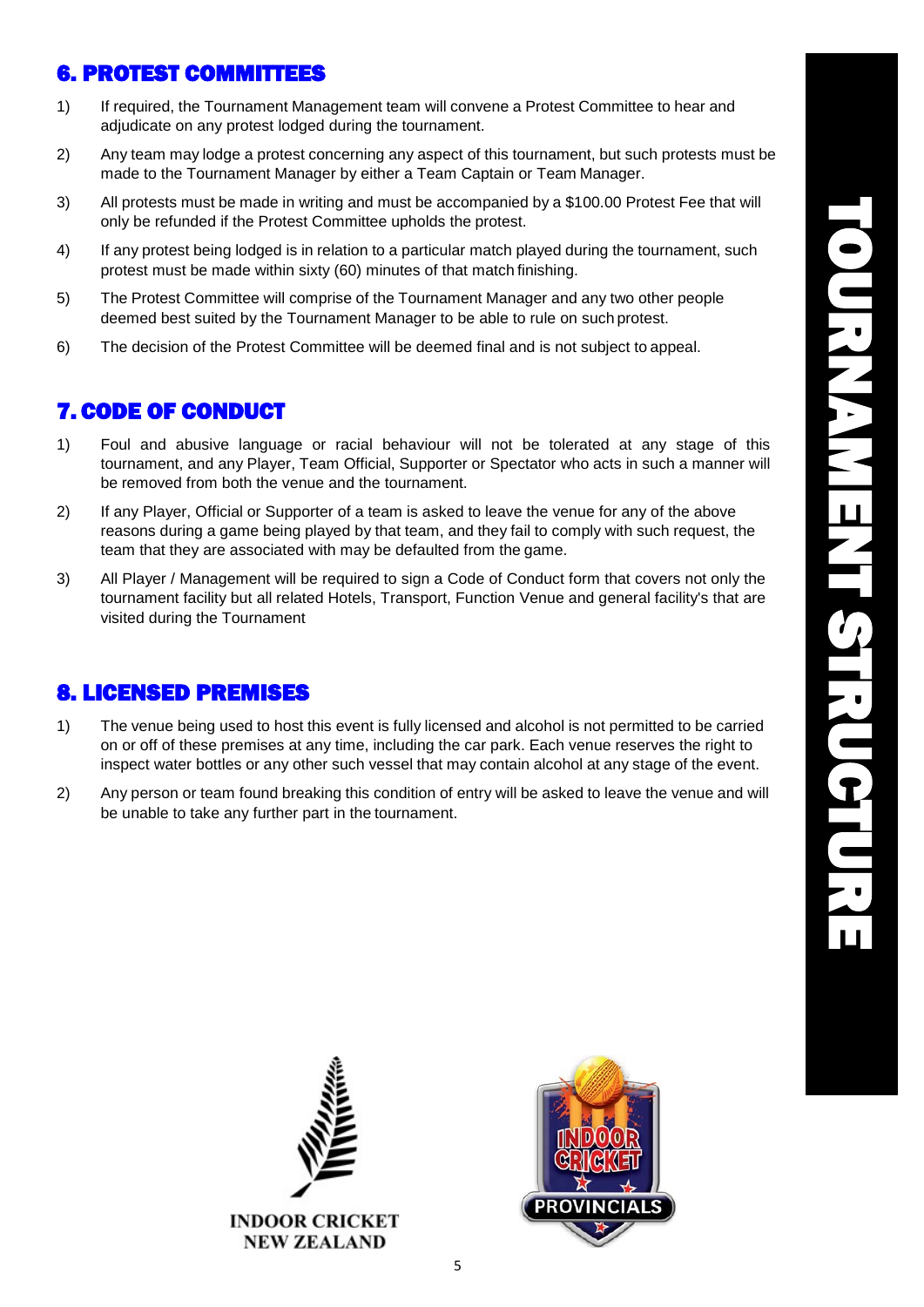## 9. SCORING SYSTEM

Win 4 Points

Draw 2 Points

Loss 0 Points

Default Win 8 Points

Default Loss -8 Points

- 1) In addition to the match points detailed above, skins points will also be awarded by comparing respective batting partnerships.
- 2) One (1) point will be awarded to each higher scoring partnership, making a total of four skins points per game.
- 3) A tied batting pair will jackpot the skins point forward to the next pair, or backwards in the case of the last pair.

### 10. LADDER POSITION

The Ladder position will be determined as follows:

- 1. Highest Total Points (wins & skins).
- 2. Highest number of Outright wins (if equal on total points).
- 3. Highest number of Skins (if equal on total points and outright wins).
- 4. Highest Runs Percentage (if equal on all of the above).

Note - For this purpose a drawn match will be counted as one half of one outright win.

## 11. TIED FINALS

Minor Finals: If a Minor Final is tied at the completion of 16 overs for each side, the game will be awarded to the team who finished highest after the Round Robin series.

Grand Finals: If a Grand Final is tied at the completion of 16 overs for each side, a mini-game of eight overs per side will be played. The highest score will win. If the scores are still tied at the completion of the mini game, the team with the highest number of skins will be declared the winner. If the skins are also tied, the game will be awarded to the team who finished highest after the Round Robin series.

#### 12. AWARDS/ANNOUNCEMENTS—ACTION CENTRAL

Awards for the following will be awarded in each grade at the Presentation Function…

MVP Awards (1 per team in all grades)

Overall MVP for each grade

Winners Awards (Winner of Grand Finals) Individual Medallions and Provincial Keeper

Runners Up Awards (Loser of Grand Finals) Individual Medallions



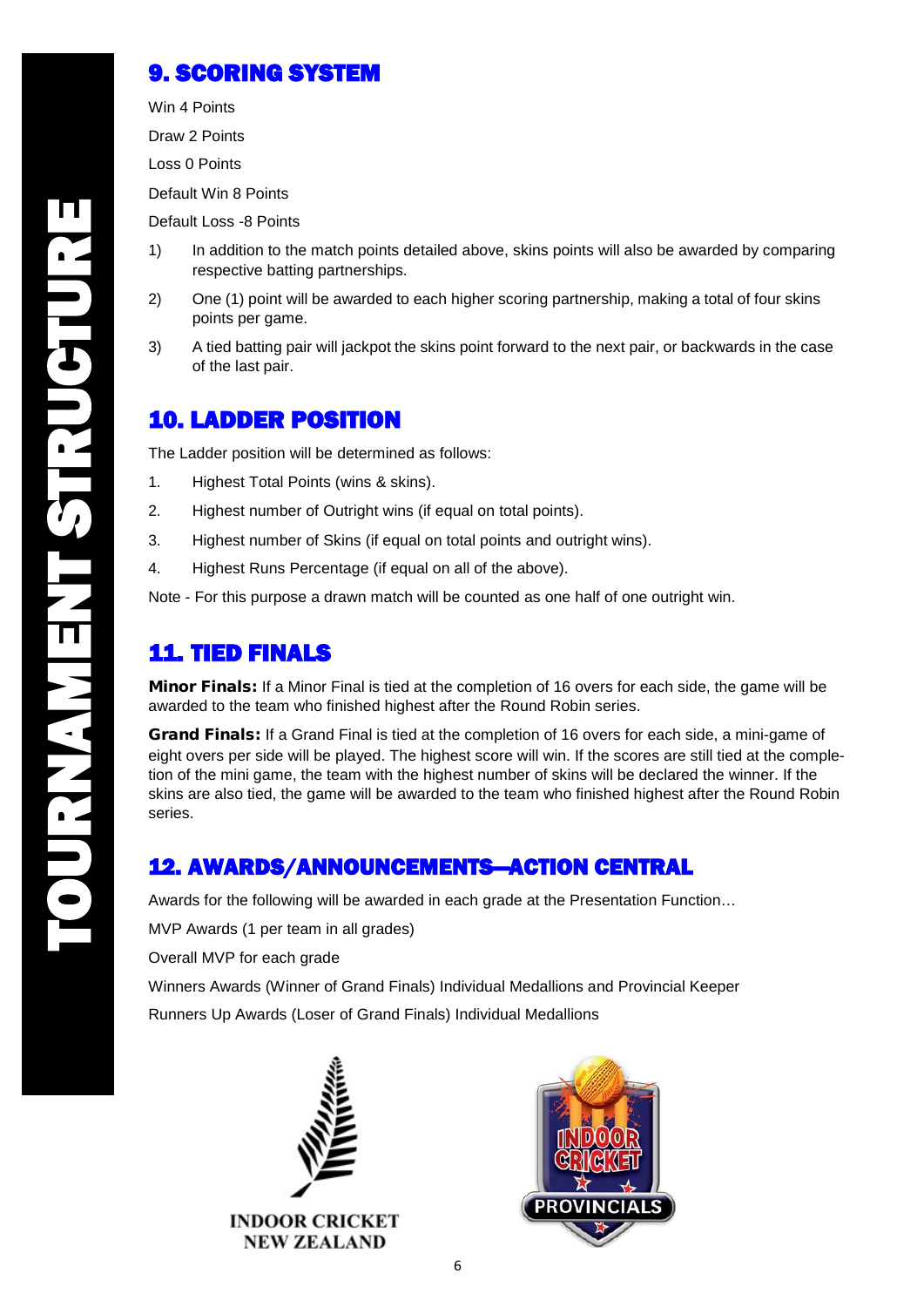## 22 & UNDER GIRLS

**A total of THREE teams have entered the 22&U GIRLS Grade. These teams will play TWO round robins. At the completion of pool play, the first ranked team will go straight through to the Grand Final, while the second and third ranked teams will play in a Semi-Final.**

**AUCKLAND** 

**WELLINGTON** 

**CANTERBURY**

#### **THURSDAY 2 AUGUST 2018**

| 10.00am            | <b>22 GIRLS</b> | <b>AUCKLAND</b>   | <b>VS</b> | <b>CANTERBURY</b> | <b>COURT 1</b> |  |
|--------------------|-----------------|-------------------|-----------|-------------------|----------------|--|
| 10.00am            | <b>22 GIRLS</b> | <b>WELLINGTON</b> |           | <b>BYE</b>        |                |  |
| 1.10 <sub>pm</sub> | <b>22 GIRLS</b> | <b>CANTERBURY</b> | <b>VS</b> | <b>WELLINGTON</b> | <b>COURT 1</b> |  |
| 1.10 <sub>pm</sub> | <b>22 GIRLS</b> | <b>AUCKLAND</b>   |           | <b>BYE</b>        |                |  |
| 4.20pm             | <b>22 GIRLS</b> | <b>AUCKLAND</b>   |           | <b>WELLINGTON</b> | <b>COURT 1</b> |  |
| 4.20pm             | <b>22 GIRLS</b> | <b>CANTERBURY</b> |           | <b>BYE</b>        |                |  |

#### **FRIDAY 3 AUGUST 2018**

| 11.05am | <b>22 GIRLS</b> | <b>AUCKLAND</b>   | <b>VS</b> | <b>WELLINGTON</b> | <b>COURT 1</b> |
|---------|-----------------|-------------------|-----------|-------------------|----------------|
| 11.05am | <b>22 GIRLS</b> | <b>CANTERBURY</b> |           | <b>BYE</b>        |                |
| 2.05pm  | <b>22 GIRLS</b> | <b>AUCKLAND</b>   | <b>VS</b> | <b>CANTERBURY</b> | <b>COURT 1</b> |
| 2.05pm  | <b>22 GIRLS</b> | <b>WELLINGTON</b> |           | <b>BYE</b>        |                |
| 5.25 pm | <b>22 GIRLS</b> | <b>CANTERBURY</b> | <b>VS</b> | <b>WELLINGTON</b> | <b>COURT 1</b> |
| 5.25 pm | <b>22 GIRLS</b> | <b>AUCKLAND</b>   |           | <b>BYE</b>        |                |

#### **SATURDAY 4 AUGUST 2018**

| 11.05am            | <b>SEMI FINAL</b>    | SECOND PLACE VS THIRD PLACE            |  | <b>COURT 2</b> |
|--------------------|----------------------|----------------------------------------|--|----------------|
| 2.05 <sub>pm</sub> | <b>GRAND FINAL</b>   | FIRST PLACE This ISS WINNER SEMI FINAL |  | <b>COURT 2</b> |
| 5.45pm             | <b>PRESENTATIONS</b> |                                        |  |                |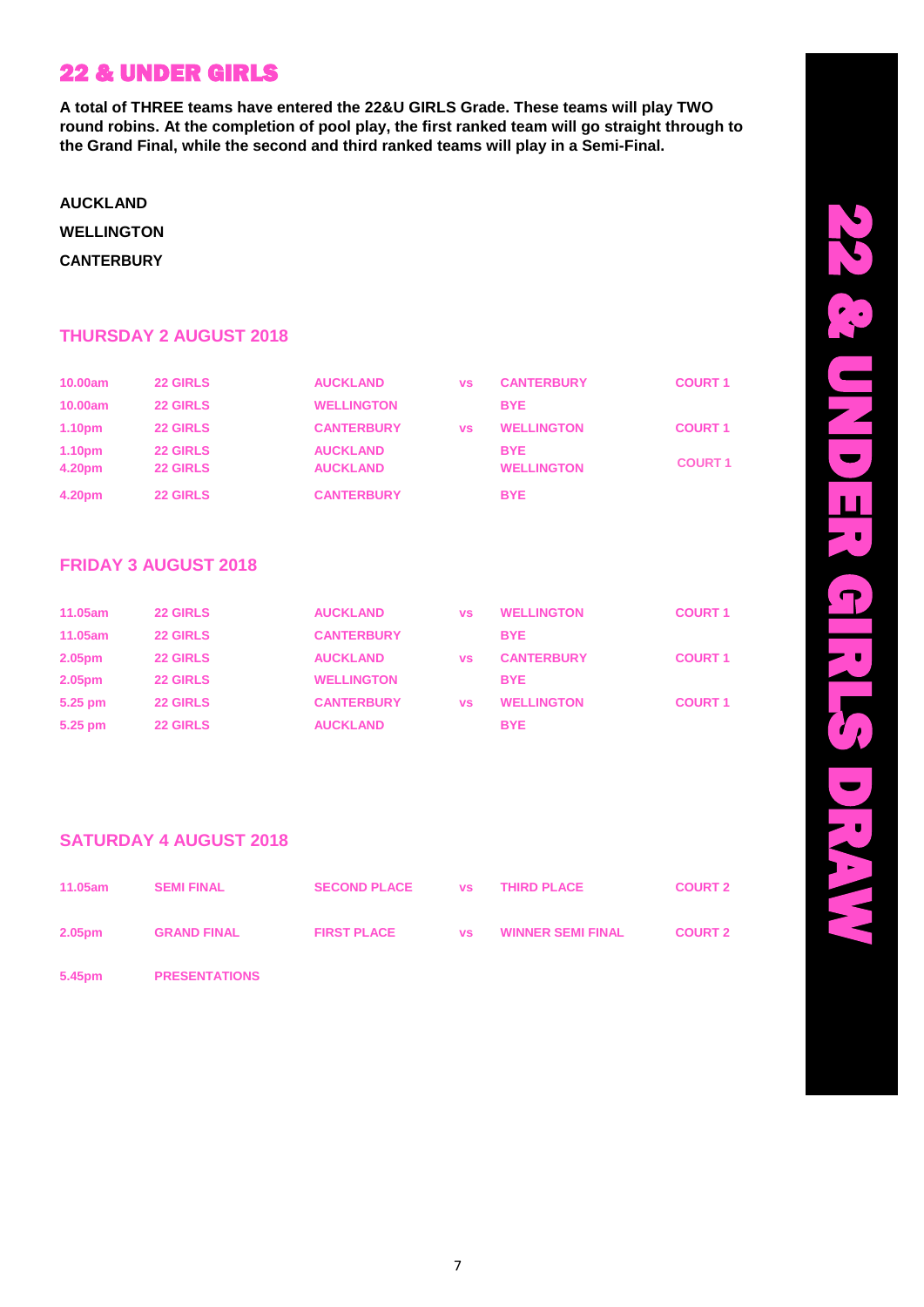**A total of FOUR teams have entered the 22&U BOYS Grade. These teams will play TWO round robins. At the completion of pool play, the first ranked team will go straight through to the Grand Final, while the second and third ranked teams will play in a Semi-Final.**

**AUCKLAND NORTHERN DISTRICTS WELLINGTON CANTERBURY**

#### THURSDAY 2 AUGUST 2018

| 11.35am | <b>22 BOYS</b> | <b>WELLINGTON</b> |     | NORTHERN DISTRICTS | <b>COURT 3</b>     |
|---------|----------------|-------------------|-----|--------------------|--------------------|
| 11.35am | <b>22 BOYS</b> | <b>AUCKLAND</b>   |     | <b>CANTERBURY</b>  | COURT <sub>4</sub> |
| 2.45pm  | <b>22 BOYS</b> | <b>CANTERBURY</b> | VS. | <b>WELLINGTON</b>  | COURT <sub>2</sub> |
| 2.45pm  | <b>22 BOYS</b> | <b>AUCKLAND</b>   |     | NORTHERN DISTRICTS | COURT <sub>3</sub> |

#### **FRIDAY 3 AUGUST 2018**

| <b>22 BOYS</b> | <b>AUCKLAND</b>   | <b>VS</b> | <b>WELLINGTON</b>         | <b>COURT 3</b> |
|----------------|-------------------|-----------|---------------------------|----------------|
| <b>22 BOYS</b> | <b>CANTERBURY</b> | <b>VS</b> | <b>NORTHERN DISTRICTS</b> | <b>COURT 4</b> |
|                |                   |           |                           |                |
| 22 BOYS        | <b>WELLINGTON</b> | <b>VS</b> | <b>NORTHERN DISTRICTS</b> | <b>COURT 2</b> |
| 22 BOYS        | <b>AUCKLAND</b>   | <b>VS</b> | <b>CANTERBURY</b>         | <b>COURT 4</b> |
|                |                   |           |                           |                |
| <b>22 BOYS</b> | <b>AUCKLAND</b>   | <b>VS</b> | <b>NORTHERN DISTRICTS</b> | <b>COURT 3</b> |
| <b>22 BOYS</b> | <b>CANTERBURY</b> | <b>VS</b> | <b>WELLINGTON</b>         | <b>COURT 4</b> |
|                |                   |           |                           |                |
| 22 BOYS        | <b>CANTERBURY</b> | <b>VS</b> | <b>NORTHERN DISTRICTS</b> | <b>COURT 2</b> |
| <b>22 BOYS</b> | <b>AUCKLAND</b>   | <b>VS</b> | <b>WELLINGTON</b>         | <b>COURT 3</b> |
|                |                   |           |                           |                |

#### **SATURDAY 4 AUGUST 2018**

| 11.05am | <b>SEMI FINAL</b>    | <b>SECOND PLACE</b> | <b>VS</b> | <b>THIRD PLACE</b>       | <b>COURT 3</b> |
|---------|----------------------|---------------------|-----------|--------------------------|----------------|
| 2.05pm  | <b>GRAND FINAL</b>   | <b>FIRST PLACE</b>  | <b>VS</b> | <b>WINNER SEMI FINAL</b> | <b>COURT 3</b> |
| 5.45pm  | <b>PRESENTATIONS</b> |                     |           |                          |                |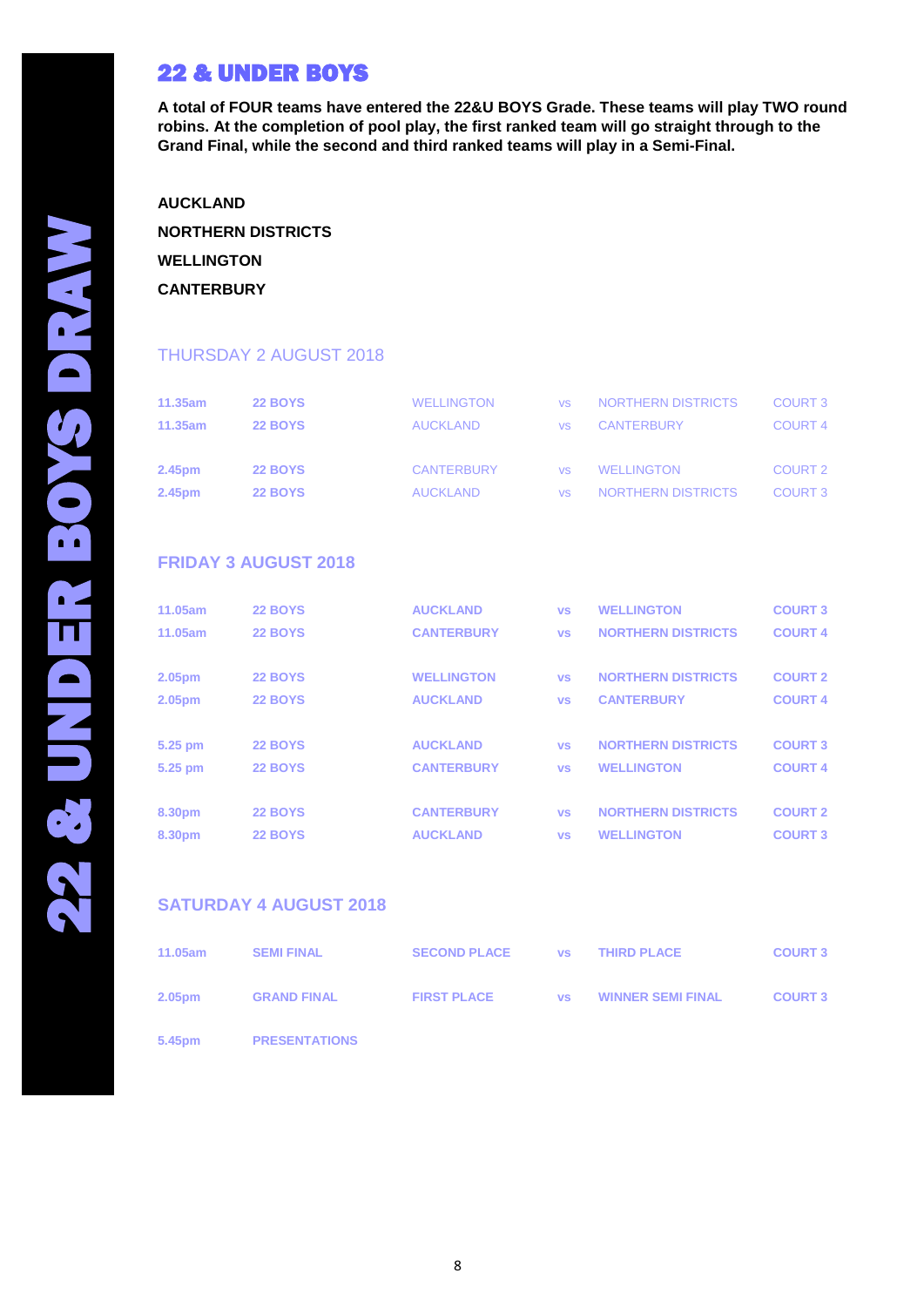## PREMIER WOMEN

**A total of THREE teams have entered the PREMIER WOMEN Grade. These teams will play TWO round robins. At the completion of pool play, the first ranked team will go straight through to the Grand Final, while the second and third ranked teams will play in a Semi-Final.**

**AUCKLAND** 

**NORTHERN DISTRICTS** 

**CANTERBURY**

#### **THURSDAY 2 AUGUST 2018**

| 1.10 <sub>pm</sub> | <b>PREMIER WOMEN</b> | <b>AUCKLAND</b>           | <b>VS</b> | <b>CANTERBURY</b>         | <b>COURT 2</b> |
|--------------------|----------------------|---------------------------|-----------|---------------------------|----------------|
| 1.10 <sub>pm</sub> | <b>PREMIER WOMEN</b> | <b>NORTHERN DISTRICTS</b> |           | <b>BYE</b>                |                |
| 4.20pm             | <b>PREMIER WOMEN</b> | <b>CANTERBURY</b>         | <b>VS</b> | <b>NORTHERN DISTRICTS</b> | <b>COURT 2</b> |
| 4.20pm             | <b>PREMIER WOMEN</b> | <b>AUCKLAND</b>           |           | <b>BYE</b>                |                |

#### **FRIDAY 3 AUGUST 2018**

| 9.30am    | <b>PREMIER WOMEN</b> | <b>AUCKLAND</b>           | <b>VS</b> | <b>NORTHERN DISTRICTS</b> | <b>COURT 2</b> |
|-----------|----------------------|---------------------------|-----------|---------------------------|----------------|
| 9.30am    | <b>PREMIER WOMEN</b> | <b>CANTERBURY</b>         |           | <b>BYE</b>                |                |
| 12.40pm   | <b>PREMIER WOMEN</b> | <b>AUCKLAND</b>           | <b>VS</b> | <b>CANTERBURY</b>         | <b>COURT 2</b> |
| 12.40pm   | <b>PREMIER WOMEN</b> | <b>NORTHERN DISTRICTS</b> |           | <b>BYE</b>                |                |
| $3.50$ pm | <b>PREMIER WOMEN</b> | <b>AUCKLAND</b>           | <b>VS</b> | <b>NORTHERN DISTRICTS</b> | <b>COURT 2</b> |
| $3.50$ pm | <b>PREMIER WOMEN</b> | <b>CANTERBURY</b>         |           | <b>BYE</b>                |                |
| 7.00pm    | <b>PREMIER WOMEN</b> | <b>CANTERBURY</b>         | <b>VS</b> | <b>NORTHERN DISTRICTS</b> | <b>COURT 2</b> |
| 7.00pm    | <b>PREMIER WOMEN</b> | <b>AUCKLAND</b>           |           | <b>BYE</b>                |                |

#### **SATURDAY 4 AUGUST 2018**

| 12.40pm            | <b>SEMI FINAL</b>  | <b>SECOND PLACE</b> | <b>VS</b> | <b>THIRD PLACE</b>       | <b>COURT 2</b> |
|--------------------|--------------------|---------------------|-----------|--------------------------|----------------|
| 3.50 <sub>pm</sub> | <b>GRAND FINAL</b> | <b>FIRST PLACE</b>  | VS.       | <b>WINNER SEMI FINAL</b> | <b>COURT 2</b> |

**5.45pm PRESENTATIONS**